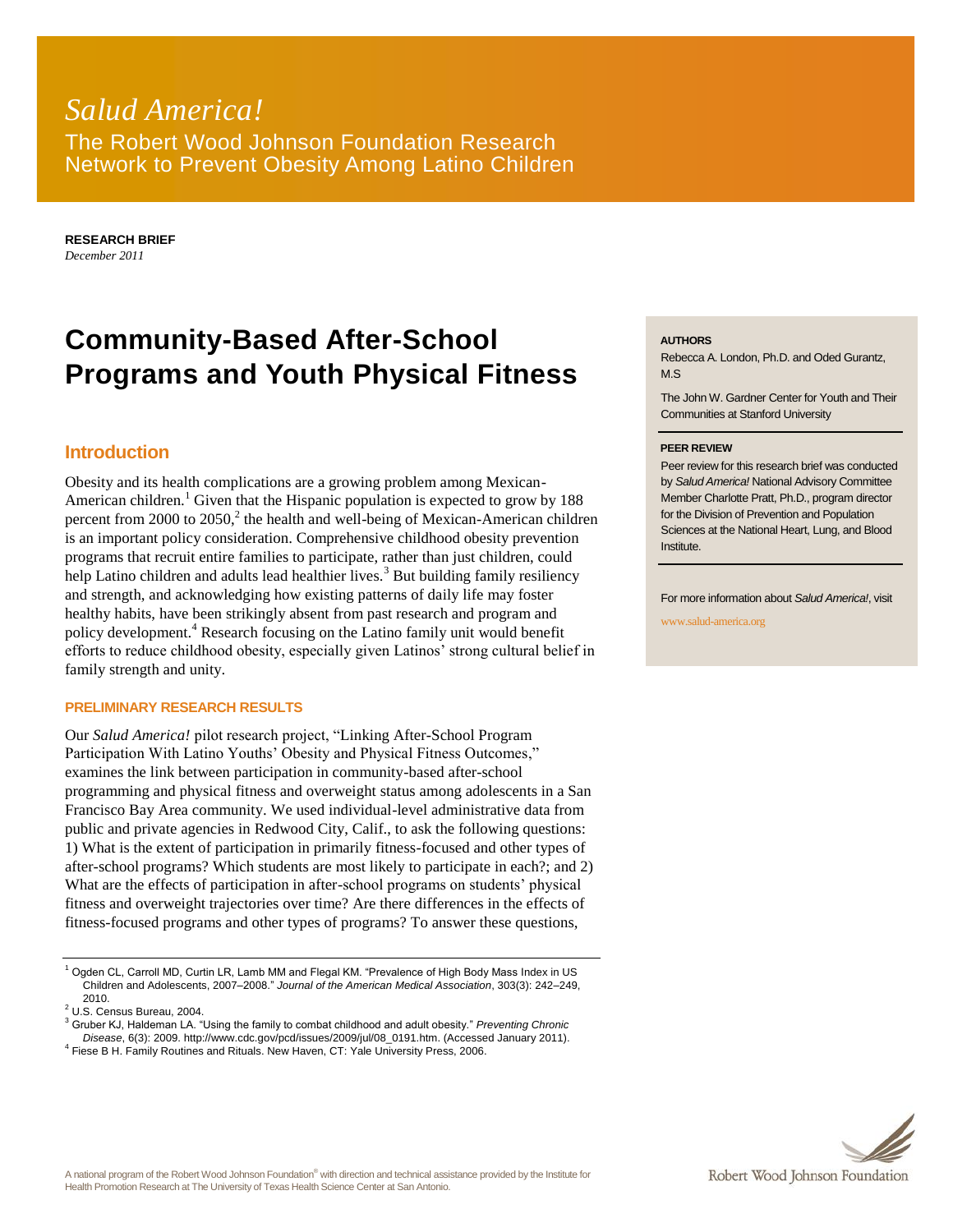we examined the fitness and overweight status of 1,105  $5<sup>th</sup>$  and  $7<sup>th</sup>$  grade students. We followed the same students over four years to analyze whether participating in after-school programs had an effect on whether a student was physically fit, and on whether he or she was overweight two years later, when they were in  $7<sup>th</sup>$  and  $9<sup>th</sup>$ grades, respectively. Models controlled for a host of background characteristics, including demographic and socioeconomic characteristics as well as whether the student was initially physically fit prior to after-school participation.

Students were mostly Latino (63%) and mostly low-income (61% received free or reduced-price lunches). We used the body mass index (BMI) component of the California Physical Fitness Test (PFT), taken by students in  $5<sup>th</sup>$ ,  $7<sup>th</sup>$  and  $9<sup>th</sup>$  grade, to determine a student's overweight status. Students who passed five of six components of the PFT were considered physically fit. We examined participation records from seven local after-school program providers, matched individually to students' PFT scores. Some programs had an explicit fitness focus and others primarily focused on other areas of enrichment, but may also have incorporated some fitness components. Preliminary findings include:

- **Latino students and "initially unfit" students were less likely to participate in primarily fitness-focused programs after school.** Slightly more than one-third (36%) of students in the  $5<sup>th</sup>$  and  $7<sup>th</sup>$  grade cohorts participated in at least one primarily fitness-focused after-school program over the two-year period. Latino students were less likely to participate in fitness-focused programs (31%) than non-Latino students (45%), and those who were initially unfit (27%) were less likely to participate than initially fit students (42%). There were only small differences in these same groups' participation in other after-school enrichment programs.
- **Participation in primarily fitness-focused after-school programs—but not other types of enrichment programs—increased the likelihood of being physically fit.** After controlling for initial fitness level, socioeconomic status and other factors that might influence students' fitness trajectories, we found that participating in primarily fitness-focused programs was associated with a statistically significant increase (10%) in the likelihood of being physically fit for all students overall. However, there is some variation in the magnitude of influence for different student subgroups. For instance, we find that for Latinos and those receiving free or reduced-price lunches, participating in fitness-focused programs is associated with smaller but still positive influences on fitness outcomes. Males and those who participated in two years of fitness programs experienced larger positive influences. Although the likelihood of fitness improvement varied between subgroups, all subgroups experienced positive and statistically significant increases in likelihood of physical fitness (see figure). We also found that participating in fitness-focused programs reduced the likelihood of being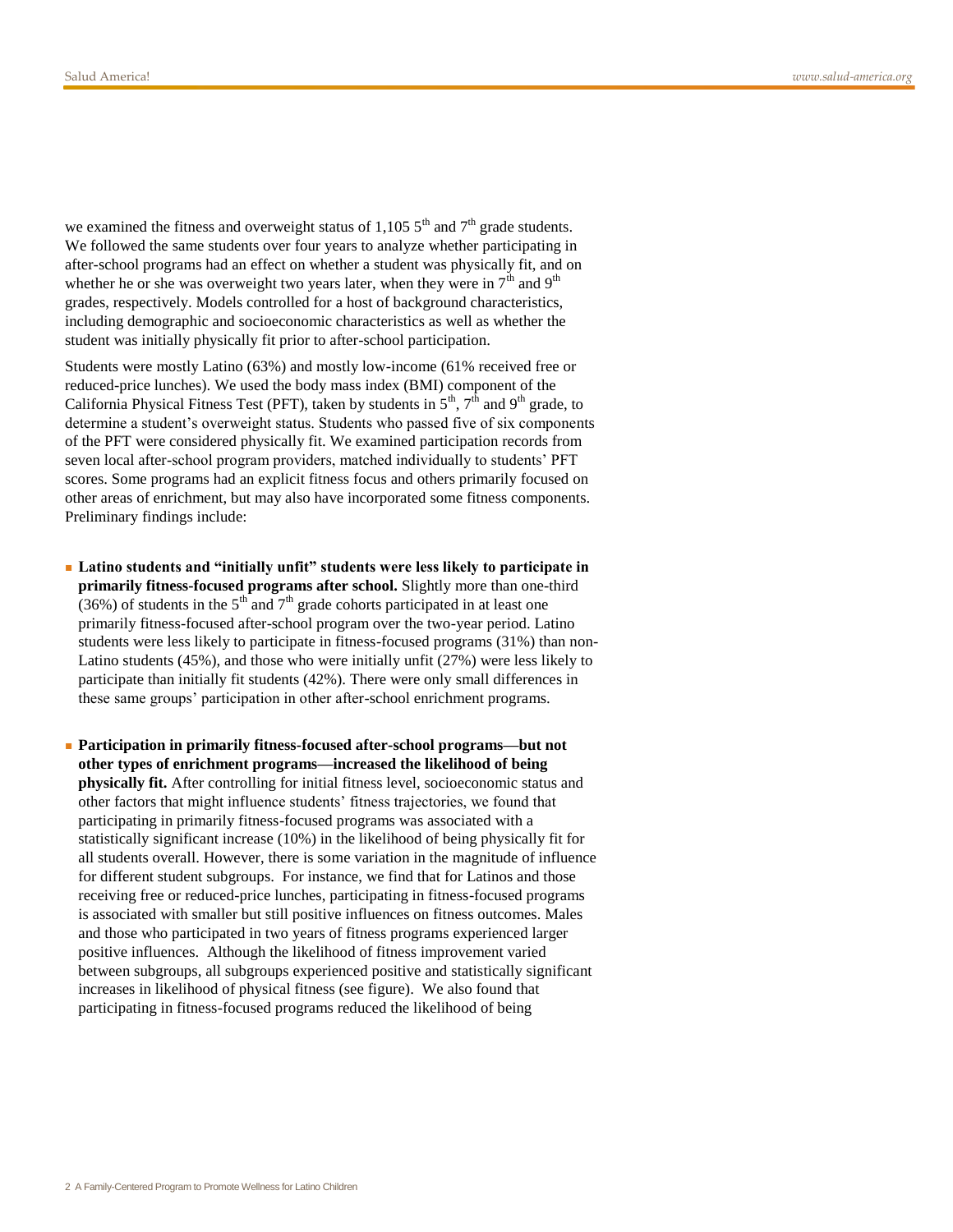overweight by 3 percent, but the results were statistically insignificant overall and for each subgroup.<sup>5</sup>



### **Increased Likelihood of Being Physically Fit After Participating in Primarily Fitness-Focused After-School Programs**

## **Conclusion and Policy Implications**

Findings from this study point to the importance of identifying and engaging youth in fitness-focused activities after school, and if possible, focusing on student populations less likely to participate. Our work shows that children's health can be improved by existing local youth-serving organizations that promote youth fitness after school.

Programs may need to consider targeting strategies, however, because findings show lower rates of participation in fitness-focused programs and smaller effects of participation on fitness among the highest risk groups—low-income and Latino students. To combat this problem, programs may need to consider targeting strategies to increase participation among these groups. A number of factors may be influencing participation, including the cost of sports and fitness programs and geographic barriers that prevent young people from attending programs in other neighborhoods. Elementary students who struggle in school, and who were more likely to be low-income or "English learner" students, who were still learning

<sup>5</sup> Lauer PA, Akiba M, Wilkerson SB, Apthorp HS, Snow D, and Martin-Glenn ML. "Out-of-School-Time Programs: A Meta-Analysis of Effects for At-Risk Students." *Review of Educational Research,* 76(2): 275- 313, 2006.